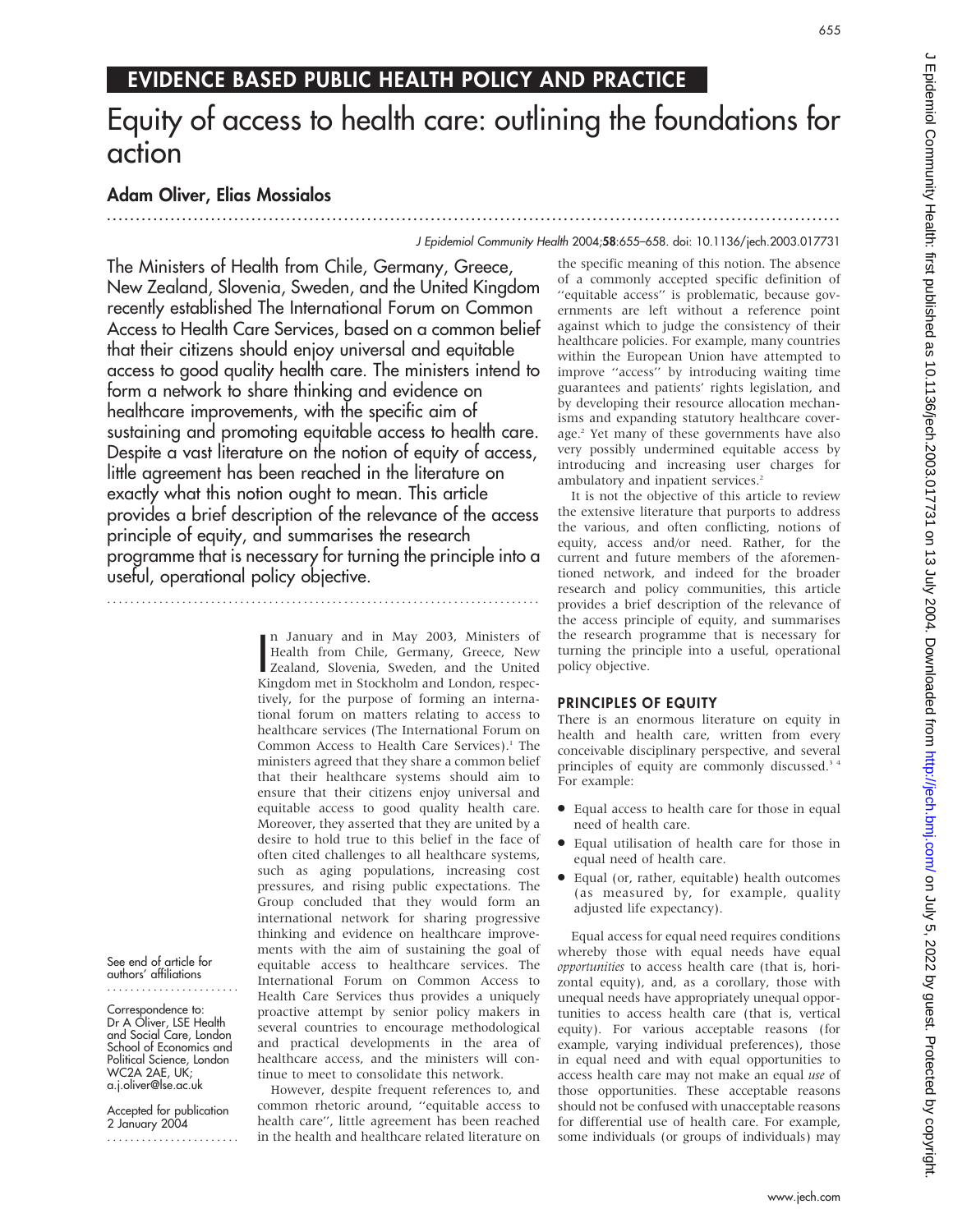be better informed and more adept at accessing—and making full use of—health care than others.

As is implied in the terminology, equal utilisation for equal need requires conditions whereby those who have an equal need for health care make equal use of health care. Compared with equal access for equal need, this equity principle therefore requires more proactive (and possibly very costly) efforts by policy makers, and would require that potentially acceptable reasons for unequal use of healthcare services (by those in equal need) be overridden. For example, differences in lifestyle preferences and/or levels of risk aversion may lead to differences in the utilisation of health care, but the principle of equal utilisation for equal need does not allow for these considerations.

The principle of achieving equal health outcomes (for example, mortality and morbidity measurements) is potentially highly undesirable because it would require too many restrictions on the ways in which people may choose to live their lives. However, the attainment of less unequal health outcomes (that is, more equitable health outcomes) may be a desirable policy objective, but the extent to which the focus of this article—that is, health care—influences average levels of, and differentials in, population health outcomes is limited.<sup>5</sup> Other areas of fiscal and social policy, that impinge upon, for example, incomes, education, housing conditions, and nutrition, are potentially far stronger influences, perhaps in large part because they better tackle the fundamental determinants of health. Moreover, the extent to which health care (in particular, curative health care) is used as a vessel to redistribute health outcomes is morally contentious, because this action would require people who are already ill and have the same need for health care to be treated unequally (and in line with some factor that is exogenous to their health—for example, their level of income or educational attainment, among other possible factors).

Hence, in agreement with the seven Ministers of Health who met in Stockholm and London, we contend that equal access to health care for those in equal need is the most appropriate principle of equity for the healthcare policy maker to pursue, because (1) it is specific to health care and does not require that we discriminate between people who are already ill purely on the basis of factors that are exogenous to their health, and (2) it respects acceptable reasons for differentials in healthcare utilisation by those in equal need.

#### RELEVANT GROUPS FOR CONSIDERATION

There are many groups over which the policy maker might wish to secure equal access to health care for equal need. These include those defined by: income; social class; geographical residence; education; ethnicity; gender; lifestyle. Differences in access for those in equal need across all of these groups are potentially important. However, policy action that is very specifically designed to address inequities in (a well defined definition of) access is embryonic (at best), and initially it is perhaps sensible to limit the scope of action to group differentials that appear to offer a direct challenge to fundamental societal values.

For example, most European, and many non-European, healthcare systems are based upon the fundamental notion (or value) of social solidarity; that is, that people ought to have equal access to a reasonable minimum range and standard of health care irrespective of their ability to pay for health care. Groups defined by income relate directly to the solidarity principle and thus one could argue that violations of the principle of equal access for equal need across groups defined by income ought to form a focus for governmental concern in these countries. This is not to say that unequal access across other groups will be unimportant; for example, geographically defined differential access between urban and rural areas is likely to be a particular cause of concern. It is merely to say that inequalities in access across some groups (for example, across groups defined by income) perhaps offer a relatively more salient challenge to social justice that those that prevail across other groups. Therefore, it may be sensible for the policy maker to concentrate initially on—or to ''prioritise'' those groups that most closely relate to core societal values (and, following a period of intra-country deliberation, the groups that will be prioritised through this process may vary from country to country).

#### DEFINITIONS OF ACCESS AND NEED Access

As mentioned above, equal access for equal need is a frequently discussed and cited principle both in the academic literature and in government policy documents,<sup>6</sup> but there are currently no generally accepted definitions of access and need. Utilisation is often (indeed, usually) inappropriately used as a proxy for access, even by those who have written prolifically on the subject of equity in health and health care.7 Other academic leaders in the field have more carefully defined access to health care, at a general level, as entailing the ability to secure a specified set of healthcare services, at a specified level of quality, subject to a specified maximum level of personal inconvenience and cost, while in possession of a specified amount of information.<sup>8</sup>

The word ''specified'' allows policy makers to shape access towards country (or even regional) specific circumstances, in particular allowing the range of healthcare services to which access should apply to depend on the availability of resources to finance health care. This point is of great significance to the International Forum on Common Access to Health Care Services, where, for example, the Ministers of Health in Slovenia and Chile may not be able to commit themselves to the levels of service that are available in Germany and Sweden. Therefore, importantly, the concept of access does not necessarily operate in isolation from the responsibility to pay for providing access. Hence, this definition renders it acceptable that access may vary across countries, and, within countries, may refer only to a reasonable minimum specified range and quality of healthcare service (and thus may not apply to health care services that are considered in some sense "superficial", such as hotel services in hospitals<sup>4</sup>). Nevertheless, the general definition points the policy maker towards the relevant factors for consideration (that is, the relevant range and quality of healthcare services, the inconvenience, disutility, time costs, and financial costs of securing those services, and the information required to take advantage of those services). If adopted, the general definition can thus serve to provide a standard against which ''current'' access can be judged, and can therefore help policy makers to observe how they can improve, and whether they are improving, equity of access over the population for which they have jurisdiction.

#### Need

Discussions of ''social'' need have a long history, dating back to Bradshaw's seminal work in which he defined need along the following four dimensions<sup>9</sup>: (1) normative need, in which an expert, professional administrator, or scientist defines need by laying down their desired standard and comparing it with the standard that actually exists; (2) felt need, in which need is equated with want, and is assessed by simply asking a person or population if they feel they need a service; (3) expressed need, where felt need is turned into action; (4) comparative need, where the characteristics of a population who receive a service are ascertained, and where people with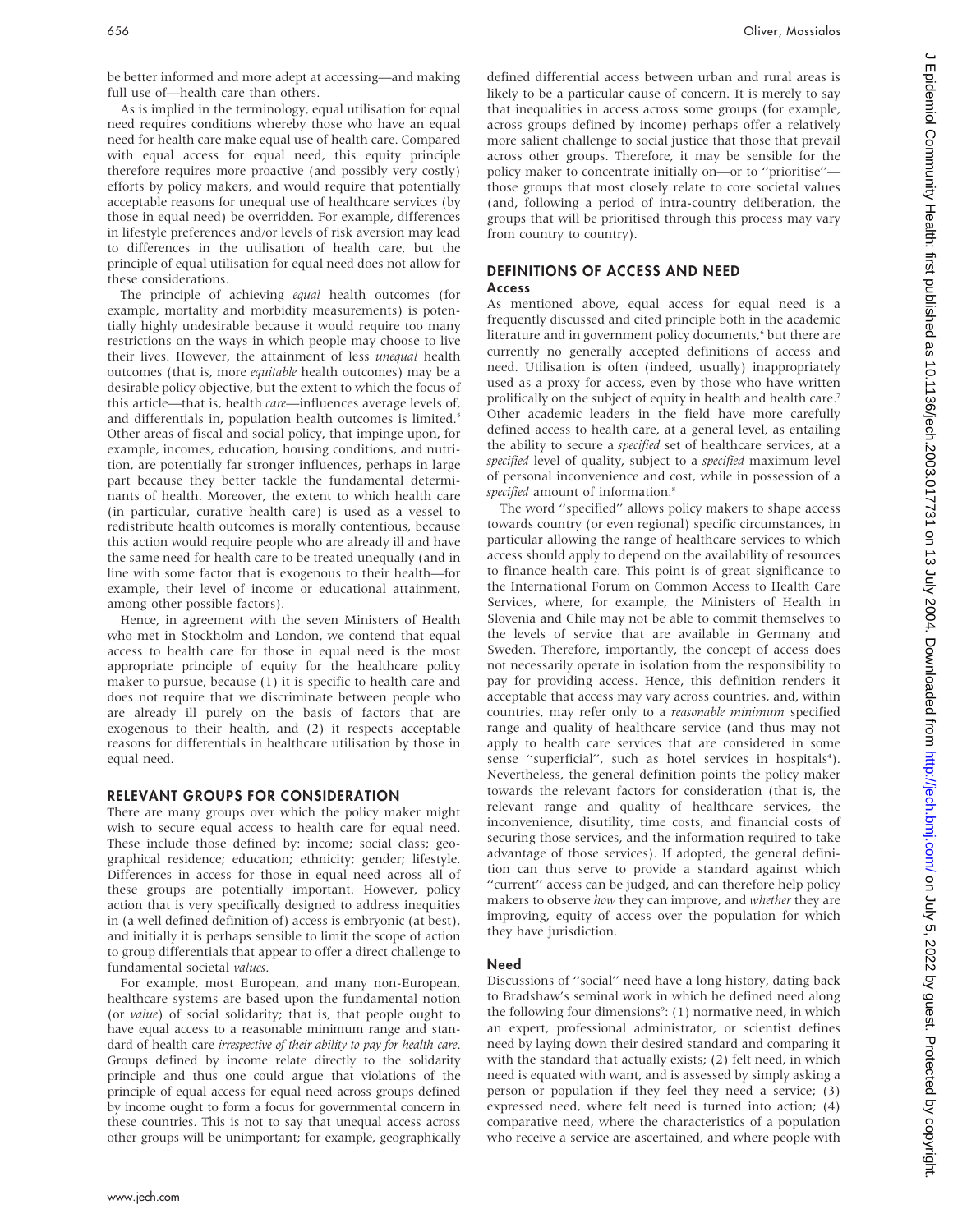similar characteristics who do not receive the service are adjudged to be in need.

Despite much ensuing debate regarding need in the years since Bradshaw's analysis,<sup>10</sup> there remains quite stark disagreement as to what constitutes ''need'' for health care, and it is clear that understanding, defining, measuring, and comparing the needs that are related to individual health problems/illnesses will be a difficult and highly complex task. Although not our direct interest in this article, formulas, developed for the purpose of informing regional healthcare resource allocations, have been developed in several countries. These formulas use proxies for need that are sometimes quite heavily based on mortality and morbidity indicators, as in England and Wales,<sup>11</sup> and sometimes on socioeconomic characteristics, as in Sweden.<sup>12</sup> "Need", in these cases, is estimated on the basis of the extent to which these characteristics (that is, mortality, morbidity, socioeconomic circumstances) contribute towards historical patterns in the utilisation of healthcare services, and reflects Bradshaw's notion of comparative need. However, as noted above, need, in itself, has remained a much debated concept, and cross disciplinary consensus on an operational definition of need has not yet been reached. Moreover, healthcare utilisation may have very little correlation with any fundamental notion of health care need. Therefore, the proxies for need that are generally used in resource allocation formulas (that is, mortality, morbidity, and/or socioeconomic factors, the choice of which is often driven by data availability), and the methods by which the relative ''importance'' of these proxies are currently estimated (that is, through healthcare utilisation data), both have the potential to mislead.

Much work needs to be undertaken to develop a generally accepted working definition of need, but two components stand out as important:

- The state of the individual's pre-treatment health (with greater ill health equating to greater need, which is the definition currently embraced by most clinicians).
- The individual's capacity to benefit from health care (with the amount of healthcare resources required to exhaust an individual's capacity to benefit from health care determining the size of their need, which is the definition currently embraced by most health economists).4

These two components of need, taken by themselves, will sometimes conflict with one another. For example, there may be no effective healthcare treatments (that is, little or no capacity to benefit) for some highly debilitating illnesses (that is, high levels of pre-treatment ill health); for example, advanced lung cancer. Nevertheless, both components are potentially important, and a clear operational definition that combines them in a manner that generates general acceptance is an important area for future research and consensus (interested readers might like to refer to the work of Erik Nord for a perspective on how clinical need and capacity to benefit could perhaps be combined in the valuation of health outcomes<sup>13</sup>). For our purposes of stimulating constructive research on this issue, it is sufficient to merely acknowledge their potential importance.

#### FACTORS THAT INFLUENCE EQUAL ACCESS FOR EQUAL NEED

Many different factors potentially impact on differential access to health care across different groups. With current information, it is difficult to disentangle these to form a fully comprehensive and coherent policy response.<sup>8</sup> However, for illustrative purposes, some general comments can be made with respect to groups defined by income, geographical residence, and ethnicity.

#### The supply side

On the supply side, and with respect to groups defined by geographical residence, the geographical proximity to healthcare services varies quite considerably within many countries. However, we must acknowledge that there will always be some acceptable variations in the supply of health care because health care—especially specialist health care cannot be allocated entirely equally across all areas. None the less, efforts ought to be made to ensure that all areas/ regions are acceptably serviced by the range and quality of health care specified as necessary by the policy maker. Consequently, the following supply conditions must be met.

Firstly, healthcare resources must be distributed to regions according to population size, local input (for example, labour and capital) costs, healthcare needs, and (if groups defined by income are chosen as a relevant point of focus, and if it is found that income does indeed affect access) the income mix within each regional population, rather than any historical pattern of distribution towards relatively wealthy regions (subject to specific targeting of resources to supra-regional centres of excellence). As a corollary, local purchaser (that is, insurer) and provider use of healthcare resources must be monitored to ensure that the resources are used in a manner that is consistent with promoting equal access for equal need.

Secondly, efforts ought to be made to overcome any ''inequitable'' capacity constraints in ''disadvantaged'' areas, to ensure that there are incentives/directives for sufficient facilities and staff to locate and remain within these areas.

#### The demand side

Some commentators believe that the supply side is the only relevant consideration for securing equal access for equal need.8 However, we take the view that it is also important to consider the demand side, which primarily refers to the individual's ability to pay for health care. User charges are increasingly being used or mooted in many countries as a method by which to attempt to quell the demand for health care, but there is some evidence that charges have a higher impact on the demand for health care in lower income groups than in higher income groups.<sup>2</sup> Assuming that the suppressed demand in the face of user charges is for needed health care (and that access to health care is not currently favourably biased towards the poor), the increase in or introduction of general patient user charges may well have a detrimental effect on the principle of equal access for equal need. In any circumstances where user charges are introduced, provision must be made for these to be means tested over the range of specified health services in a manner that is consistent with the accepted principle of equity. Similarly, waiting lists for the range of specified services should not significantly differ by income group (again, assuming that groups defined by income are a relevant point of focus).

Demand will also be influenced by factors such as knowledge, information, cultural beliefs, indirect financial costs (for example, travel costs), the opportunity cost of patients' time (for example, foregone wages), and their preferences. The healthcare policy maker ought to attempt to address some (but not all—genuine underlying preferences) of these factors by providing, for example, targeted healthcare information and health promotion messages (subject to their value for money). It may well be the case that in many countries, for at least some illness categories, the relatively poor are less adept than their wealthier counterparts at taking advantage of healthcare services. Admittedly, more research is needed on this issue, and attempts ought to be made to ascertain the relative extent to which any observed income related differentials in healthcare utilisation (and non-utilisation) are the consequence of differential opportunities, or differential preferences.